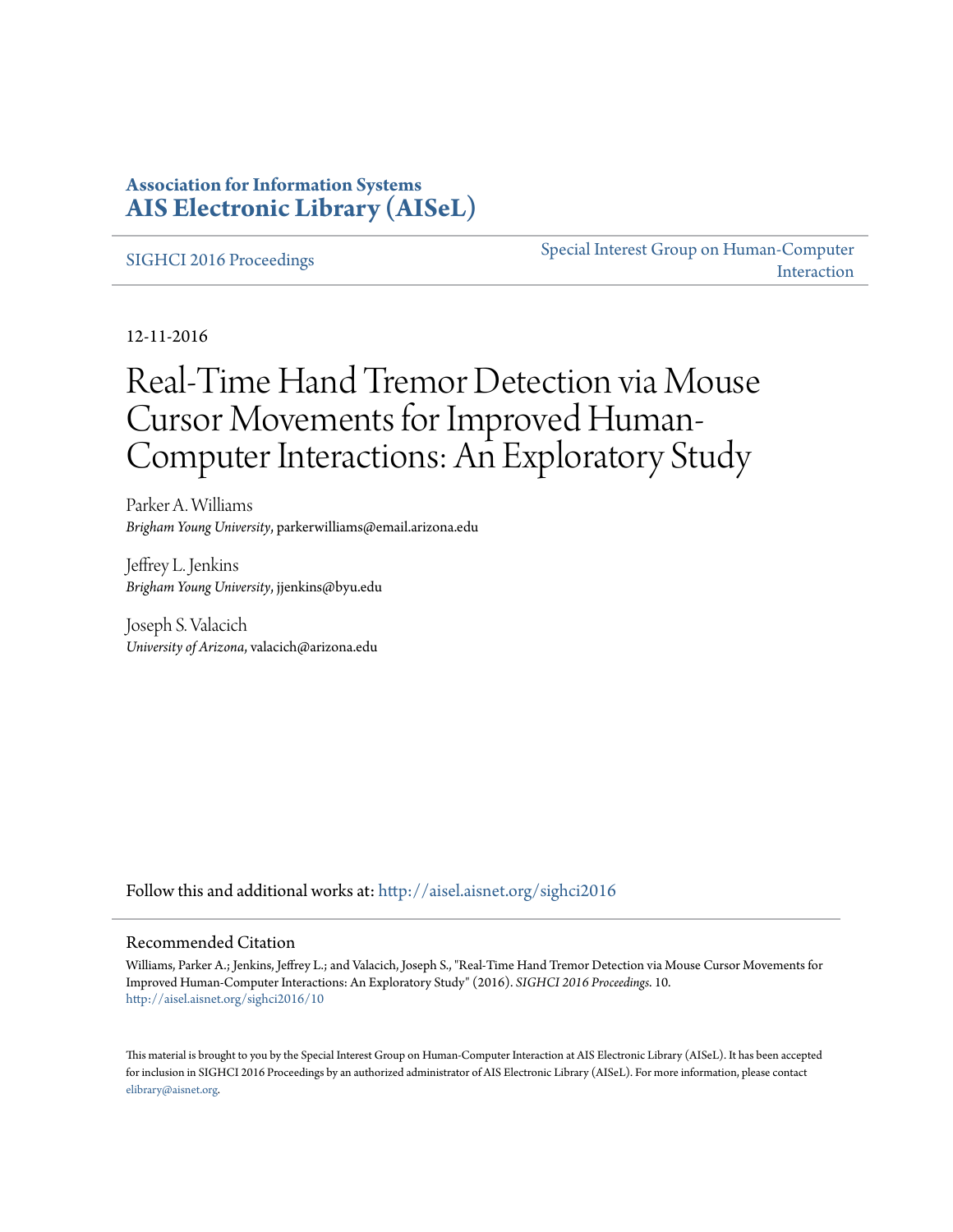## **Real-Time Hand Tremor Detection via Mouse Cursor Movements for Improved Human-Computer Interactions: An Exploratory Study**

**Parker A. Williams** Brigham Young University williams.parker002@gmail.com

**Jeffrey L. Jenkins** Brigham Young University jeffrey\_jenkins@byu.edu

**Joseph S. Valacich** University of Arizona valacich@arizona.edu

#### **ABSTRACT**

Millions of people experience hand-tremors—rhythmic oscillation of the fingers, hands, or arm that cause shaking in the hand. People who experience hand tremors often experience difficulty in human computer interactions. For example, when browsing a website, people with hand tremors may have difficulty navigating or clicking on links in the website. With sever hand tremors, effective computing is difficult without assistance. Past research has developed interventions that can be automatically deployed by a website to make it more accessible to people with hand tremors. We build on this research by creating a methodology to unobtrusively detect hand tremors, allowing these mitigation options to be offered or automatically deployed. In an exploratory study, we found that hand tremors influence 5 mouse movement statistics. Based on these results, we discuss our next steps in our research agenda (predicting hand tremors, and improving website usability), as well as research and practical implications.

#### **Keywords**

Hand tremors, human-computer interactions, mouse cursor analysis, accessibility

#### **INTRODUCTION**

Hand tremors pose a challenge for positive humancomputer interactions. A hand tremor is a rhythmic oscillation of the fingers, hand or arm [\(Deuschl et al.](#page-4-0)  [2001\)](#page-4-0). The most common movement disorder is called "pathological tremor", and increases its prevalence with ageing [\(Rocon et al. 2004\)](#page-5-0). These tremors can cause shaking that makes it difficult to navigate a website, select links on a webpage, and perform various other every-day computing activities. Sixty-five percent of people suffering from upper limb tremor report serious difficulties in performing their activities of daily living [\(Rocon et al. 2004\)](#page-5-0).

In this paper, we propose a method for detecting hand tremors in real time on websites by monitoring mousecursor movements. This allows websites to dynamically adjust to create an easier more enjoyable experience for people with hand tremors. Past research has identified various interventions to make computers more enjoyable for people with hand tremors, such as filtering out misclicks, smoothing algorithms for mouse movements, and intelligent design [\(Riviere et al. 1996\)](#page-5-1). However, an understudied area in this research is the ability to first detect if hand tremors are present, so that websites can offer or deploy the use of such techniques. We address this need by exploring how analyzing users mouse-cursor movements can be an effective method for detecting hand tremors in users. In summary, this research-in-progress paper explores the three following research questions: 1) what characteristics of users' mouse cursor movements predict if a user has hand tremors, 2) how accurately can we detect hand tremors in users by analyzing mousecursor movements, and 3) does automatically detecting and deploying mitigation tools for hand tremors improve the end-user experience with a website?

Using participants from the International Essential Tremor Foundation and Mechanical Turk, we monitored and analyzed mouse cursor movements on a website in an exploratory study. We found five characteristics of users' mouse-cursor movements that were influenced by hand tremors. As next steps in our research, we will create a prediction algorithm to detect hand tremors, and report the accuracy rate. Finally, we will run a study to detect hand cursor movement, and automatically deploy mitigation techniques (e.g., smoothing). From this study, we will explore how the detection / mitigation of hand tremors influences the users' experience. The results of our research will not only help make websites more accessible for users with hand tremors, but also have a variety of implications for health monitoring and advancing mouse-cursor research.

#### **LITERATURE REVIEW**

#### **Mouse Tracking**

Mouse cursor tracking as a scientific methodology was originally explored as a cost-effective alternative to eye tracking to denote where people devote their attention in a human-computer interaction context [\(Byrne et al. 1999;](#page-4-1) [Pappas et al. 2014;](#page-5-2) [Tarafdar et al. 2007\)](#page-5-3). For example, research has shown that eye gaze and mouse-cursor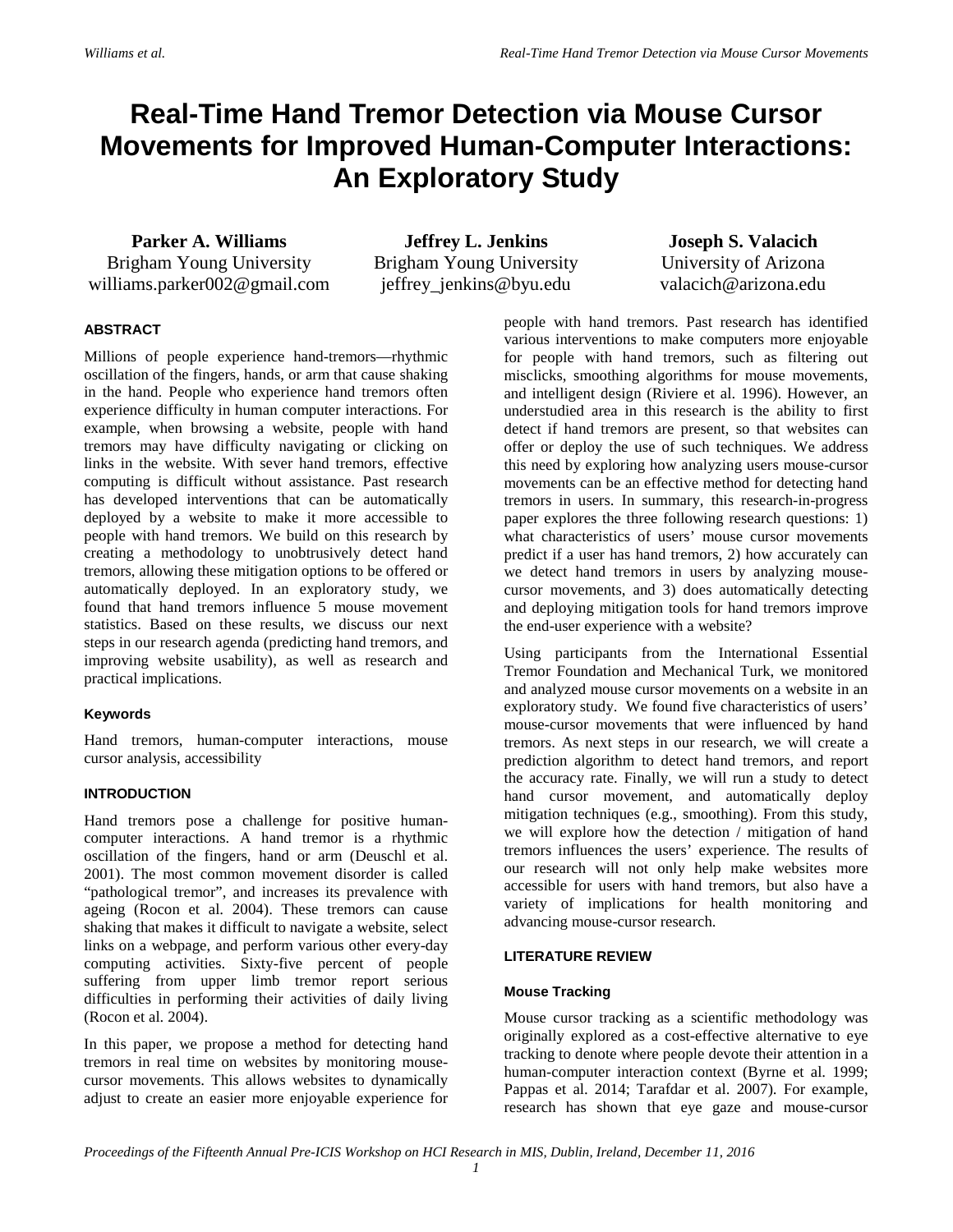movement patterns are highly correlated with each other [\(Liljander et al. 1997;](#page-4-2) [Pappas et al. 2014;](#page-5-2) [Tarafdar et al.](#page-5-3)  [2007\)](#page-5-3). When scanning search results, the mouse often follows the eye and marks promising search hits (i.e., the mouse pointer stops or lingers near information), suggesting where people devote their attention [\(Rodden et](#page-5-4)  [al. 2008\)](#page-5-4). Likewise, people often move their mouse while viewing web pages, suggesting that the mouse may indicate where people focus their attention [\(Lu et al.](#page-4-3)  [2009\)](#page-4-3). In selecting menu items, the mouse often tags potential targets (i.e., hovers over a link) before selecting an item [\(Unsworth et al. 2010\)](#page-5-5).

As the ability for more fine-grained measurement and analysis of mouse-cursor movements has improved, research expanded the use of mouse cursor tracking to explore a more diverse set of neuromotor and psychological responses. In a concise review of mouse tracking literature, [Freeman et al. \(2011\)](#page-4-4) suggest that the "movements of the hand…offer continuous streams of output that can reveal ongoing dynamics of processing, potentially capturing the mind in motion with fine-grained temporal sensitivity." Accordingly, hundreds of recent studies have chosen mouse tracking as a methodology for studying various cognitive and emotional processes.

We extend this research to explore how mouse-cursor movement can be used to detect physiological characteristics of users (e.g., hand tremors) in addition to the psychological characteristics. We identify and develop mouse-cursor movement measures when the starting position of the mouse-cursor may vary (may be anywhere on the screen as opposed to always the lower middle of the screen) and the desired final goal of the individual is unknown. We next introduce two theories that we will leverage to explain how users' mouse cursor movements demonstrate and show their hand tremor.

#### **Hand Tremors**

Hand tremors are very common. It is estimated that 10 million people have essential hand tremor (a common neurological disorder) in the United States [\(Stephens](#page-5-6)  [2011\)](#page-5-6). In addition to this, millions of others are effected by various other neurological diseases and disorders (e.g., Parkinson's) that cause hand tremors. People with hand tremors typically often have a very difficult time using the computer, and particularly navigating websites. This is because it is difficult to click on small targets (e.g., links), difficult to hover over targets, and difficult to select options in web applications [\(Rotondi et al. 2007\)](#page-5-7).

Given the prevalence of hand tremors and their adverse influence on human-computer interactions, research has identified ways to make computers more accessible and usable to users. This research is split up into two categories: physical tools to reduce hand tremors and digital compensations.

<span id="page-2-1"></span><span id="page-2-0"></span>Physical tools include mechanisms that a) apply friction to the hand to reduce shaking and b) find other ways for

users to interact with the computer without the hand (Rocon et al. 2004). In this realm, companies have developed specialized arm rests that stop the arm from shaking and input devices (e.g., key boards and mice) that require more friction to operate (and thus are not influenced by shaking)<sup>[1](#page-2-0)</sup>. Sample products include the MIT damped joystick, the controlled Energy Dissipation Orthosis, CEDO, and the Modulated Energy Dissipation Arm, MED.

Digital compensations include software and design choice that can compensate for hand tremors. Software includes digital filters that differentiate between hand tremors and actual movements. This software can be installed on a users' computer, or deploy dynamically in a website. This includes anti-tremor mouse filtering and removal of accidental mouse clicks, to name a few  $2$ . In addition, websites can be designed or dynamically adjusted to make them more usable for people with hand tremors. These interventions include larger links, magnetic links (links that grab the mouse cursor when it gets close to them), and websites that are compatible with alternative input devices made for hand tremors [\(Riviere et al. 1996;](#page-5-1) [Rotondi et al. 2007\)](#page-5-7).

Our research is particularly relevant to the "digital compensations" area of research. Namely, we investigate whether the analysis of users' mouse cursor movements can be used to detect hand tremors. Using this method, websites can adapt digitally to the user to create a more enjoyable and accessible user experience.

#### **EXPLORATORY STUDY**

This study specifically addresses research question #1: what characteristics of users' mouse cursor movements predict if a user has hand tremors? In this study, we had participants with and without hand tremors navigate a website while we monitored mouse-cursor movements. We then calculated a number of statistics from the mousecursor movement, and explored which ones were significantly influenced by self-reported hand tremor conditions. The other two research questions will be addressed in a future study.

#### **Participants**

We recruited participants from two sources. First, to find participants with hand tremors, we recruited from a pool of over 1,700 individuals through the International Essential Tremor Foundation (IETF). "Founded in 1988 as a 501(c)3 non-profit membership organization," [\(http://www.essentialtremor.org/about-the-ietf/\)](http://www.essentialtremor.org/about-the-ietf/)) IETF's mission includes promoting and funding essential tremor (ET) research. Second, to find additional participants with

 $\overline{a}$ 

<sup>1</sup> http://ndipat.org/blog/computer-access-and-parkinsons-

<sup>3-</sup>great-products-and-a-freebie/

<sup>2</sup> https://www.steadymouse.com/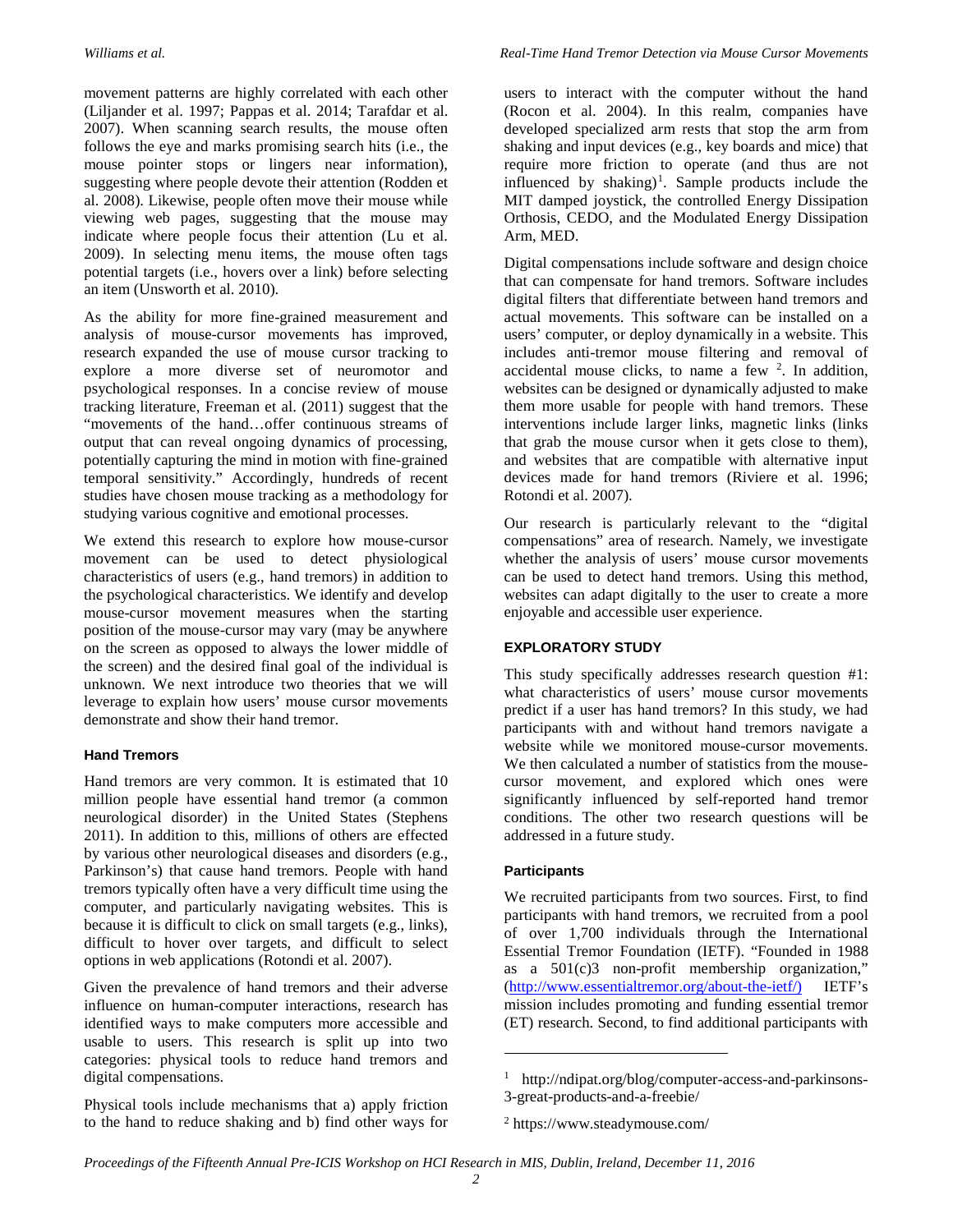*and* without hand tremors, we recruited participants from Amazon's Mechanical Turk (MTurk), which has been shown to be an appropriate participant tool for random sampling populations [\(Berinsky et al. 2012\)](#page-4-5).

Two-hundred people participated in the study; 56% were male, 44% female. The average age of a participant was 43.6 years old. Eighty-six point nine percent identified as White/Caucasian, 5.1% Hispanic, 4.3% Asian, 2.5% African American, and 1.2% other. Of those who participated, 35% stated that they currently have hand tremors, and of those that currently have essential tremor 75% have experienced it for longer than 10 years.

#### **Study Design**

Participants interacted with a mock e-commerce website with various assets (i.e. drop down menus, buttons, links, forms, radio buttons, etc.). They were asked to explore the website until they found a specific product (a specified pair of socks). Once they found the specific product they were asked to place the item in the cart and proceed through a checkout process. This required a moderate degree of interaction with the website, allowing us to gather mouse tracking data. A sample screenshot from the website used in the study is shown in Figure 1.

Prior to accomplishing this task, participants completed a survey. In this survey, we asked participants a number of questions, including a) whether they had hand tremors, b) if they were currently using a device or software to compensate for the tremors while they did this experiment, and c) the severity of their tremors. Participants also answered a variety of questions regarding the ease of use of the site and demographics.

#### **Measuring Mouse Movements**

Using a JavaScript script embedded into each page of the website, we tracked participants' movements on the webpage. X, Y coordinates and timestamps were stored to calculate various statistics such as velocity, acceleration, and distance throughout the interaction. Collecting the coordinates also allowed us to visualize the movements. A sample movement from a participant with tremors is shown in Figure 2. This JavaScript script and software being used allowed the users mouse movements to be tracked unobtrusively and reported the movements to a secure server for later analysis.



**Figure 1. Screenshot from website**



**Figure 2. A sample mouse trail from a participant with tremors**

#### **ANALYSIS**

To explore how hand tremors influence mouse cursor movements, we first calculated a number of statistics (see Figure 1 and Figure 2). We then specified a multivariate general linear model that explored whether people who self-reported hand tremors had significantly different mouse cursor movement statistics than people who did not report having hand tremors. We removed any participants who reported that they were currently using a tremor mitigation technique during the study (special hardware or software). As displayed in Table 1, we found that tremors statistically influenced five different variables. We also found that tremors do not statistically influence the remaining five variables as seen in Table 2.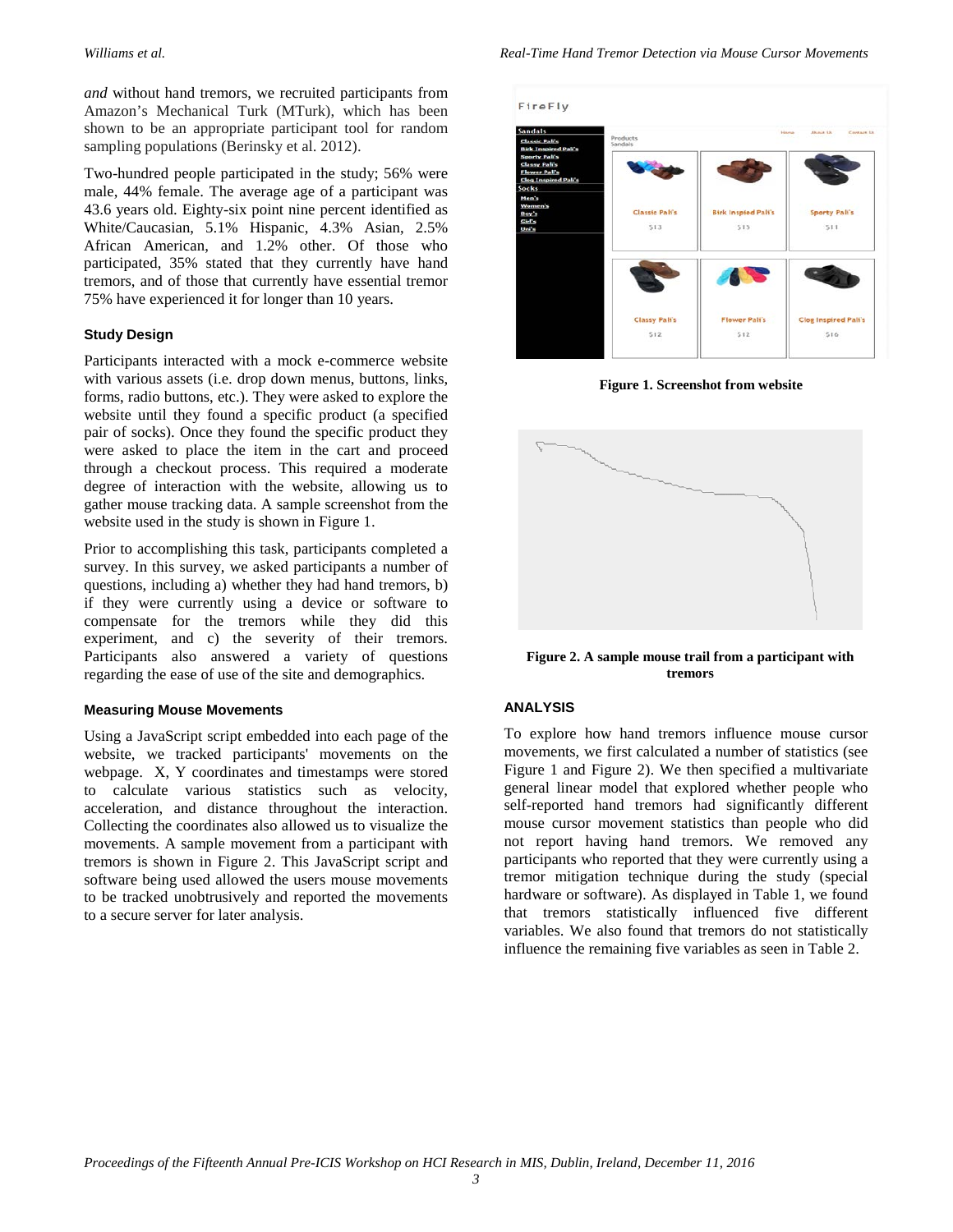| <b>Variable Name / Description</b>                                                              | $Z$ -<br><b>Score</b> | <b>P.</b><br><b>Value</b> |
|-------------------------------------------------------------------------------------------------|-----------------------|---------------------------|
| area under the curve <sup>3</sup><br>Overall<br>normalized (divided by) by speed                | 15.35                 | $-.001$                   |
| The total number of flips on the x<br>axis                                                      | 6.53                  | $-.001$                   |
| The total number of flips on the y<br>axis                                                      | 10.34                 | $-.001$                   |
| The average distance<br>between<br>destinations (clicks)                                        | 8.799                 | $-.001$                   |
| The average<br>distance<br>between<br>destinations (clicks) normalized<br>(divided by) by speed | 15.35                 | $-.001$                   |

**Table 1. Variables Statistically Influenced by Tremors**

| <b>Variable Name / Description</b>                                                           | $Z$ -<br><b>Score</b> | <b>P.</b><br><b>Value</b> |
|----------------------------------------------------------------------------------------------|-----------------------|---------------------------|
| Overall area under the curve                                                                 | 0.757                 | > .05                     |
| The average area under the curve<br>between destinations (clicks)                            | 0.007                 | > .05                     |
| Overall distance                                                                             | 0.007                 | > .05                     |
| minus<br>Overall distance<br>the<br>minimum distance<br>required<br>to<br>perform a movement | 1.395                 | > .05                     |
| Total time                                                                                   | 0.007                 | > .05                     |

**Table 2. Variables Not Statistically Influenced by Tremors**

#### **DISCUSSION**

This research-in-progress paper represents the first of three steps in our research agenda. It determined which mouse-cursor movement statistics are influenced by hand tremors. The next step is to create a prediction model to determine how well mouse cursor movement statistics predict hand tremors. The third step is to explore whether the detection of hand tremors and automatic deployment of mitigation web design strategies improves users overall experience and the accessibility of the website. Our research makes several implications for research and practice.

#### **Implications of Research**

 $\overline{a}$ 

This paper contributes to research by extending literature on hand tremor mitigation and mouse cursor tracking. First, past research has examined software and design

principles for creating websites that are more accessible to people with hand tremors. However, very little research has explored how to detect if someone has hand tremors, which can be used to trigger these interventions. We contribute to this research by conducting an exploratory research that will result in an easy-to-deploy and unobtrusive method for detecting hand tremors—the analysis of mouse-cursor movements.

Second, we contribute to literature on mouse-cursor tracking. Past mouse-cursor tracking research has focused on using mouse-cursor tracking as a substitute methodology for eye tracking, or to infer psychological states (e.g., emotion, cognitive conflict, etc.). We extend this research to also explore how mouse cursor movement can be used as a methodology for detecting psychological states that are relevant to human-computer interaction.

#### **Implications for Practice**

Hand tremors can severely deter human-computer interactions, resulting in websites that are difficult to use or not accessible to users. Our research can be used to create adaptive websites that are more accessible to people with hand tremors. Namely, by unobtrusively monitoring mouse-cursor movement through imbedded JavaScript in the webpage, websites can potentially detect mouse-cursor movements and dynamically adjust to create a more accessible and enjoyable experience for users. This will not only improve the users experience, but may also lead to increased use and revenue for the website.

#### **REFERENCES**

- <span id="page-4-5"></span>1. Berinsky, A. J., Huber, G. A., and Lenz, G. S. 2012. "Evaluating online labor markets for experimental research: Amazon. com's Mechanical Turk," *Political Analysis* (20:3), pp 351-368.
- <span id="page-4-1"></span>2. Byrne, M. D., Anderson, J. R., Douglass, S., and Matessa, M. 1999. "Eye Tracking the Visual Search of Click-Down Menus," in *Proceedings of the SIGCHI conference on Human Factors in Computing Systems*, ACM: Pittsburgh, Pennsylvania, USA, pp. 402-409.
- <span id="page-4-0"></span>3. Deuschl, G., Raethjen, J., Lindemann, M., and Krack, P. 2001. "The pathophysiology of tremor," *Muscle & nerve* (24:6), pp 716-735.
- <span id="page-4-4"></span>4. Freeman, J. B., and Ambady, N. 2011. "When Two Become One: Temporally Dynamic Integration of the Face and Voice," *Journal of Experimental Social Psychology* (47:1), pp 259-263.
- <span id="page-4-2"></span>5. Liljander, V., and Strandvik, T. 1997. "Emotions in Service Satisfaction," *International Journal of Service Industry Management* (8:2), pp 148-169.
- <span id="page-4-3"></span>6. Lu, H.-P., and Yu-Jen Su, P. 2009. "Factors Affecting Purchase Intention on Mobile Shopping Web Sites," *Internet Research* (19:4), pp 442-458.

<span id="page-4-6"></span><sup>&</sup>lt;sup>3</sup> The area between the straight line representing the most direct path of a movement, and the users' actual movement.